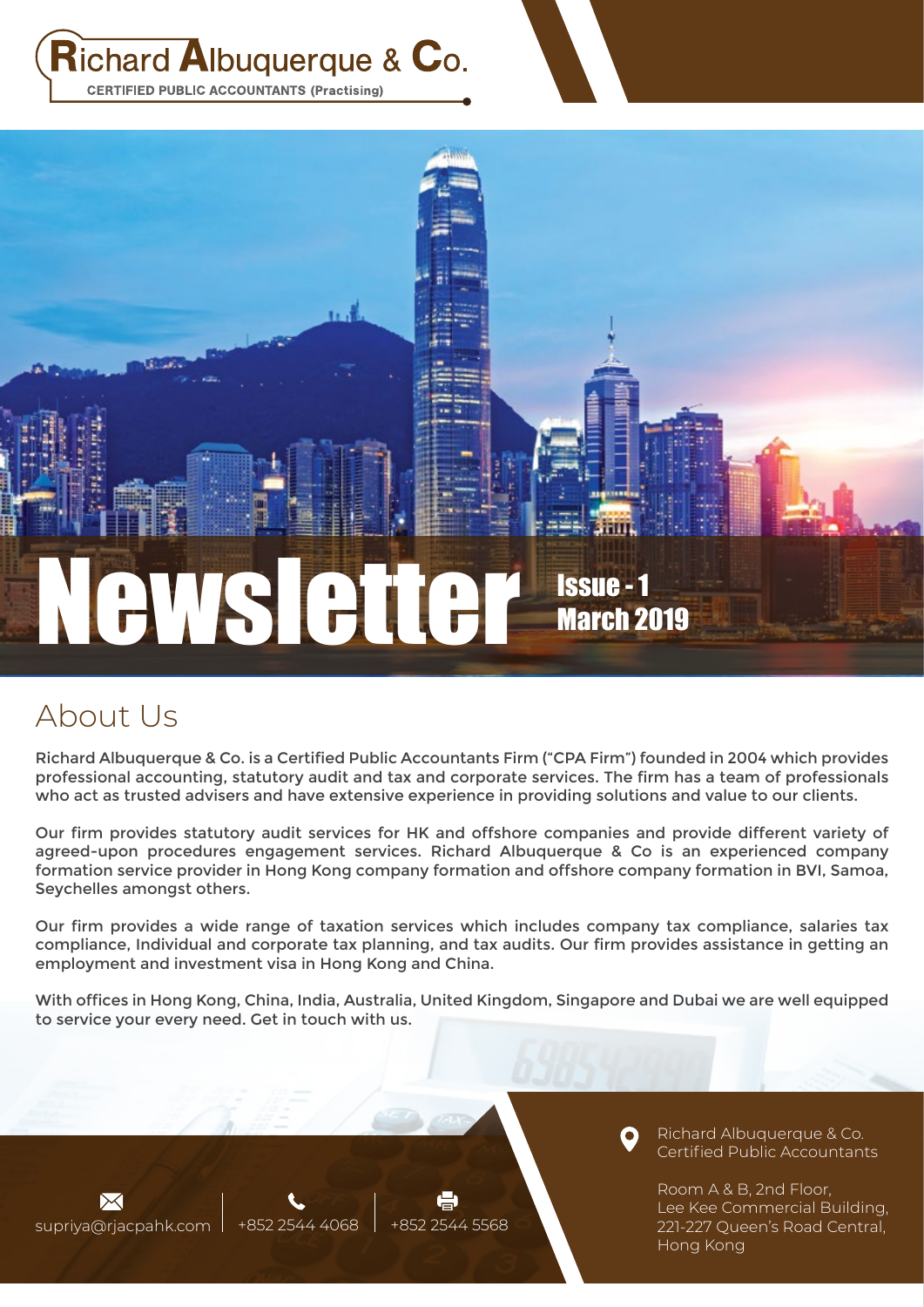# 1. Two-tiered Profits Tax rates regime

The Inland Revenue (Amendment) (No.7) Bill 2017 has been passed and become a law, which introduces a two-tiered profits tax rate regime, commencing from the year of assessment 2018/19, as follows:

| Assessable Profits                   | Corporations | <b>Unincorporated business</b> |  |
|--------------------------------------|--------------|--------------------------------|--|
| Assessable Profits                   | 8.25%        | 7.5%                           |  |
| In excess of the first HK\$2 Million | 16.5%        | 15%                            |  |

#### **ANTI-AVOIDANCE**

In order to primarily benefit small, medium and micro enterprises ("SMME") and to prevent income splitting, the new law contains restrictive provisions prescribing that "connected entities" can only elect a single entity as eligible for the two-tiered regime for a given year of assessment.

#### **BUSINESS RESTRUCTURING**

The government has indicated that business restructuring, including amalgamation of companies, involving a transfer of business from one company to another are generally considered as normal commercial activities. As such, any increased tax benefits under the two-tiered regime as a result of such restructuring will not generally be considered as a tax avoidance arrangement falling foul of the new law.

#### **COMMENTARY**

The passing of the new law together with the clarifications are welcomed. The new law will reduce the tax burden on enterprises, especially SMMEs, thus fostering a favourable business environment, driving economic growth and enhancing Hong Kong's competitiveness.

### 2. Base Erosion and Profit Shifting

The Inland Revenue (Amendment) (No.6) Bill 2017 has been passed and become a law. The main objective of the Bill is to codify certain transfer pricing ("TP") principles and introduce mandatory TP documentation requirements into the Inland Revenue Ordinance ("IRO")and implement the minimum standards released in the Consultation Report on Measures to Counter Base Erosion and Profit Shifting ("BEPS").

The Bill includes the following amendments to the IRO:

- · Codify rules on transfer pricing
- · Require income or loss from provision between associated persons to be computed for tax purpose on an arm's length basis
- · Provide for an advance pricing arrangement regime
- · Require documentation relating to transactions (Intra-group transactions and intra-entity dealings)

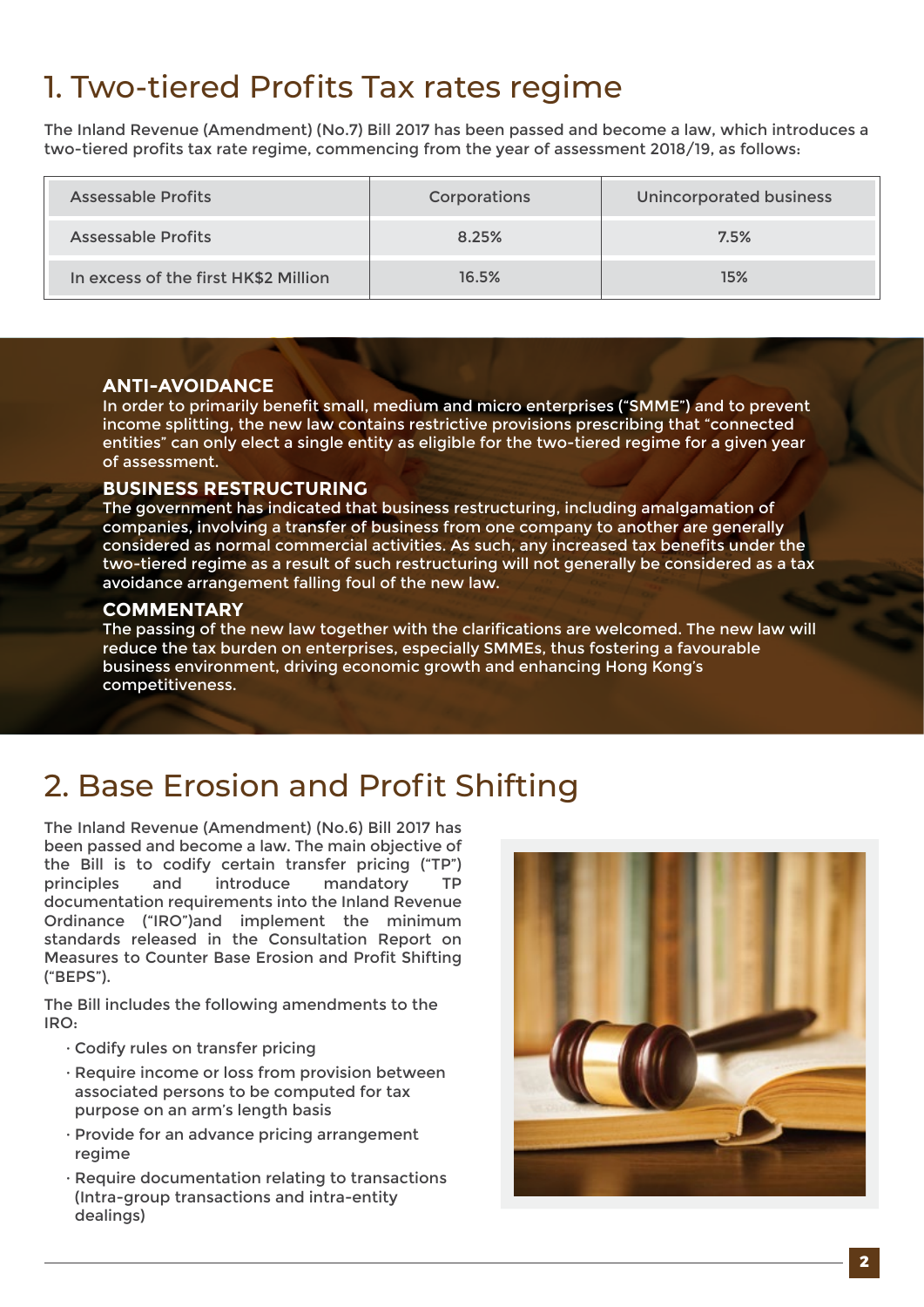## 3. Tax deductions for expenditure on qualifying research and development activities

#### **Overview**

R&D expenditure, normally incurred with a view to developing new products and improving existing production methods, is generally regarded as being capital in nature and thus such cost is not allowable for deduction

However S16B(1) of IRO specifically provide for a tax deduction for R&D expenditure related to the trade, profession or business of a taxpayer

(a) Payments made to approved research institute for R&D;

(b) In-house R&D activities, including capital expenditure incurred on fixed assets, like plant and machinery.

#### **New regime**

Introduction of "super-deduction"

**Type B expenditure :** First HK\$2M – 300% deduction, remainder at 200%

- i. a payment to a "designated local research institution" for out-sourced R&D activities;
- ii. an expenditure in relation to an employee (excluding a director) who is engaged directly and actively in a qualifying R&D activity; and
- iii. an expenditure on a consumable item that is used directly in qualifying R&D activities

**Type A expenditure :** 100% deduction Any qualified R&D expenditure other than Type B

| <b>Summary</b> |  |
|----------------|--|
|                |  |

| "R&D<br>activities" |                                                                                          |            | <b>Expenditure or</b><br>payment involved                                             | Type of<br>expenditure |
|---------------------|------------------------------------------------------------------------------------------|------------|---------------------------------------------------------------------------------------|------------------------|
|                     | "Qualifying R&D<br>activities" (wholly<br>undertaken and<br>carried out in Hong<br>Kong) | In-house   | Staff costs and<br>consumables                                                        | <b>Type B</b>          |
|                     |                                                                                          |            | Other R&D expenditure<br>(including capital<br>expenditure on plant<br>and machinery) | Type A                 |
|                     |                                                                                          | Outsourced | Undertaken by a<br>"designated local<br>research institution"                         | <b>Type B</b>          |
|                     | Other "R&D<br>activities"<br>(undertaken in or<br>outside Hong<br>Kong)                  | In-house   | R&D expenditure<br>(including capital<br>expenditure on plant<br>and machinery)       | Type A                 |
|                     |                                                                                          | Outsourced | Undertaken by an "R&D<br>institution"                                                 | <b>Type A</b>          |